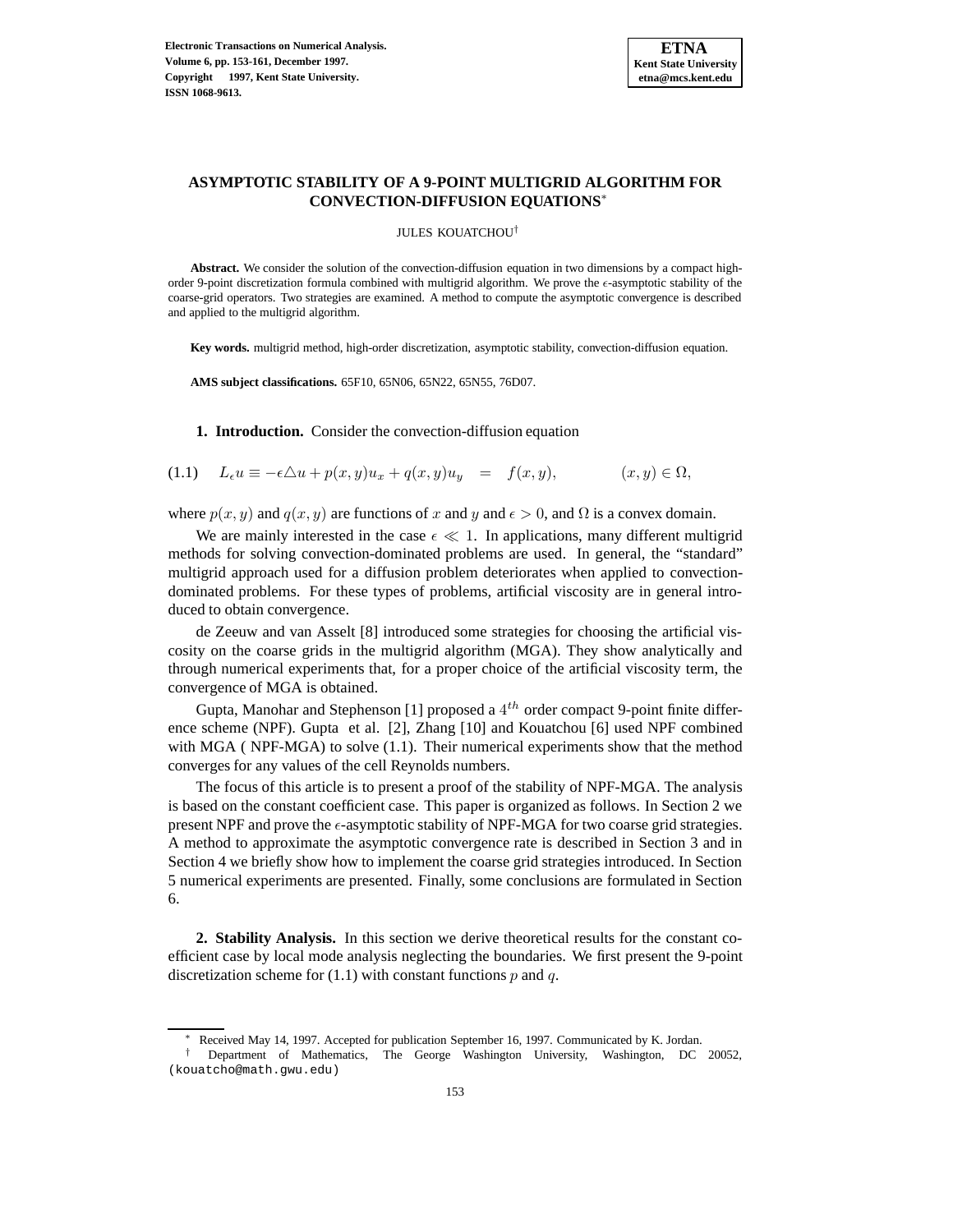**2.1. The Finite Difference Scheme.** We consider the following 9-point compact stencil:

$$
(2.1)
$$
\n
$$
\begin{bmatrix}\n\alpha_6 & \alpha_2 & \alpha_5 \\
\alpha_3 & \alpha_0 & \alpha_1 \\
\alpha_7 & \alpha_4 & \alpha_8\n\end{bmatrix}
$$
\n
$$
= \frac{1}{h^2} \begin{bmatrix}\n-\epsilon - \frac{h}{2}(p-q) + \frac{h^2}{4\epsilon}pq & -4\epsilon + 2hq - \frac{h^2}{2\epsilon}q^2 & -\epsilon + \frac{h}{2}(p+q) - \frac{h^2}{4\epsilon}pq \\
-4\epsilon - 2hp - \frac{h^2}{2\epsilon}p^2 & 20\epsilon + \frac{h^2}{\epsilon}(p^2 + q^2) & -4\epsilon + 2hp - \frac{h^2}{2\epsilon}p^2 \\
-\epsilon - \frac{h}{2}(p+q) - \frac{h^2}{4\epsilon}pq & -4\epsilon - 2hq - \frac{h^2}{2\epsilon}q^2 & -\epsilon + \frac{h}{2}(p-q) + \frac{h^2}{4\epsilon}pq\n\end{bmatrix},
$$

where h is the uniform meshwidth in the x and y directions. This fourth-order scheme was introduced by Gupta et al. [1]. The scheme was shown in [2, 6, 10] to be stable and to give accurate solutions.

**2.2. Some Definitions.** We consider the MGA with  $l + 1$  levels,  $0, \dots, l$ , and uniform square meshes on each level with meshwidths  $h_0$  and  $h_k = h_{k-1}/2$  for  $k = 1, \dots, l$ . Let  ${L_{\epsilon}^{k,l}}_{\epsilon}$ <sub>k=0,…,l</sub> be a sequence of discretizations of  $L_{\epsilon}$ . For the constant-coefficient equation we let  $\hat{L}_{\epsilon}(\omega), \omega \in R^2$ , be the symbol (or the characteristic form) of the continuous operator  $L_{\epsilon}$ . Let  $\hat{L}_{\epsilon}^{k,l}(\omega), \omega \in T_{k} \equiv [-\frac{\pi}{h_{k}}, \frac{\pi}{h_{k}}] \times [-\frac{\pi}{h_{k}}, \frac{\pi}{h_{k}}]$ , be the symbol of the discrete operator  $L_{\epsilon}^{k,l}.$ 

When a symbol is small, the corresponding operator is unstable in the sense that small changes in the right hand side cause great changes in the solution. Depending on the boundary conditions the continuous problem can be well posed. Therefore we allow the symbol of the discrete operator to be small only for those frequencies for which the symbol of the continuous operator is small. This idea is formalized in the following definitions.

DEFINITION 2.2.1. *The*  $\epsilon$ *-asymptotic stability degree of*  $L_{\epsilon}$  with respect to the mode  $e^{i\omega x}$  *is the quantity*  $\lim_{\epsilon \to 0} |\tilde{L}_{\epsilon}|$ *.* 

DEFINITION 2.2.2. *The*  $\delta$ -domain of  $L_{\epsilon}$  is the set of all  $\omega \in R^2$  for which  $\lim_{\epsilon \to 0} |\hat{L}_{\epsilon}| >$  $\delta > 0$ .

DEFINITION 2.2.3. The  $\epsilon$ -asymptotic stability degree of  $L_{\epsilon}^{k,l}$  with respect to the mode  $e^{\hat{\mathbf{i}} \omega x}$  *is the quantity*  $\lim_{\epsilon \to 0} |\hat{L}^{k,l}_{\epsilon}|.$ 

 $\text{DEFINITION 2.2.4.}$  *The*  $\delta$ -domain of  $L_{\epsilon}^{k,l}$  is the set of all  $\omega \in T_k$  for which  $\lim_{\epsilon \to 0} |\hat{L}_{\epsilon}^{k,l}| >$  $\delta > 0$ .

DEFINITION 2.2.5. A strategy for coarse-grid operators is a set  $\{L_{\epsilon}^0, L_{\epsilon}^1, \cdots, L_{\epsilon}^l, \cdots\}$ with  $L_{\epsilon}^{l} \equiv \{L_{\epsilon}^{0,l},\cdots,L_{\epsilon}^{l,l}\}$ 

DEFINITION 2.2.6. Let S be a strategy for coarse-grid operators, then S is  $\epsilon$ -asymptotically *stable with respect to*  $L_{\epsilon}$  *if for every*  $\delta_0 > 0$ *, there exists a*  $\delta_1 > 0$  *such that for all*  $0 \le k \le l$ *,* we have the  $\delta_1$ -domain of  $L_{\epsilon}^{k,l} \supset \delta_0$ -domain of  $L_{\epsilon} \cap T_k$ .

REMARK 2.2.1. *To define a strategy (as in Definition 2.2.5) is equivalent to determine in the multigrid algorithm the coarse grid operators on all the grid levels.*

In order to avoid residual transfers in the MGA that are useless due to oscillating solutions, we require that a strategy is  $\epsilon$ -asymptotically stable with respect to  $L_{\epsilon}$ . We need also a relaxation method for which the smoothing factors on all grids are less than 1. We then expect rapid convergence of the MGA.

If the smoother is not very good (smoothing number closed to 1 for example), the restriction operator may transfer on the coarse grid bad "components" of the residual (components related to high frequency modes that are supposed to be removed on the fine grid). These components will appear in the right hand side of the coarse grid equation. If we do not have the  $\epsilon$ -asymptotic stability property the coarse grid equation may transfer to the fine grid erroneous solution that will badly affect the convergence of MGA.

Another approach would be to admit an  $\epsilon$ -asymptotically unstable strategy and require that the relaxation method is such that bad components in the residuals are sufficiently smoothed.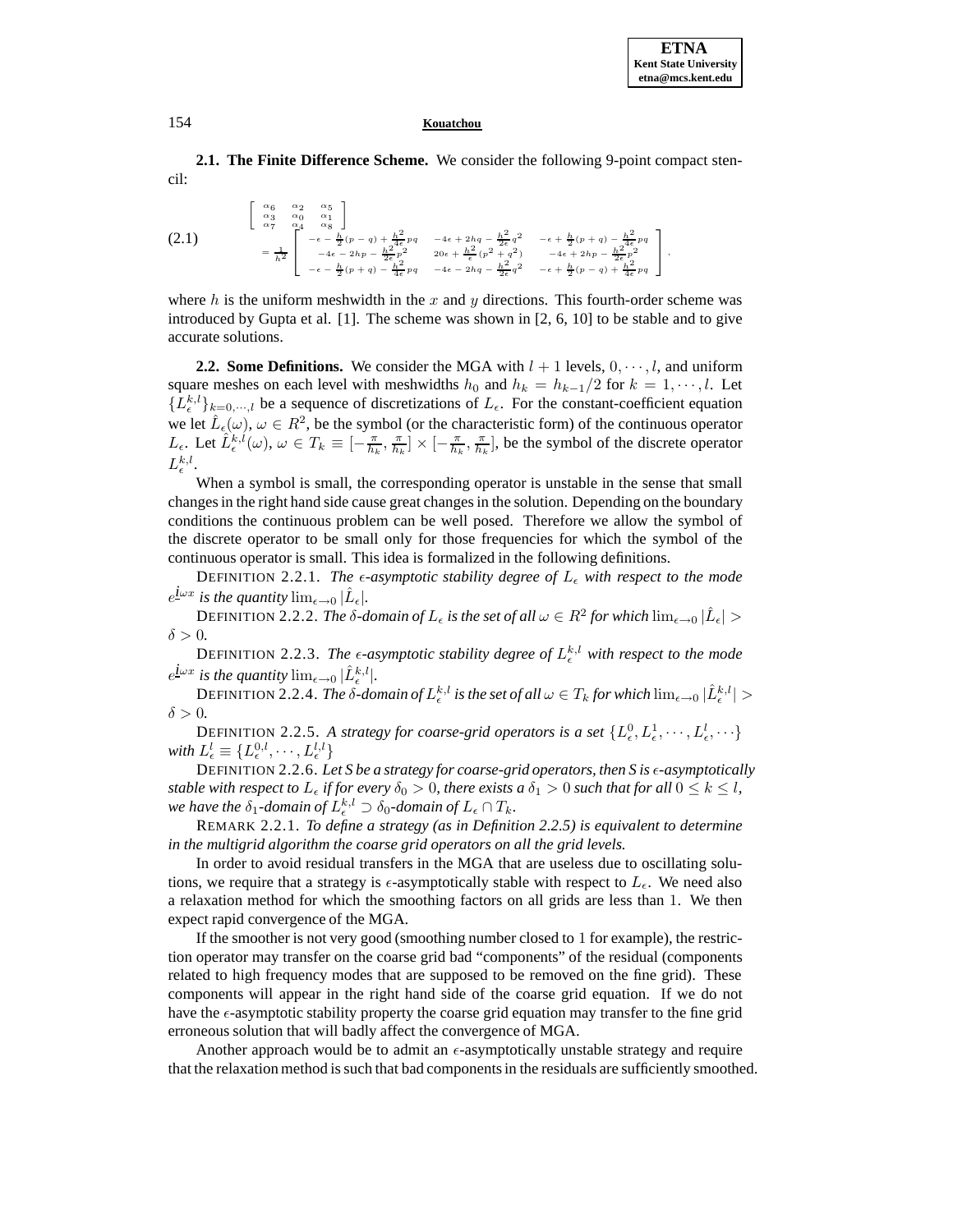This poses very strong demand upon the relaxation method. But no smoother can be made good enough to compensate for the poor coarse grid correction if the strategy is not  $\epsilon$ asymptotically stable and the number of grid levels is increasing. If the coarse-grid operators are not  $\epsilon$ -asymptotically stable then, at a (very) coarse grid, a small perturbation of the righthand side of the linear system to be solved may produce a huge perturbation of the solution, an effect that is not present for the fine grid problem (nor for the continuous problem). In the limit-case, roughly speaking, the kernel of the matrix-operator is not empty, in contrast with the empty kernel of the matrix-operator at the finest grid.

**2.3. Stability of NPF-MGA.** In this section, we introduce two coarse grid strategies for NPF-MGA and prove that they are  $\epsilon$ -asymptotically stable with respect to  $L_{\epsilon}$ . We start with some definitions.

DEFINITION 2.3.1. Let  $L_{\epsilon,k,l}$  be the NPF discretization of  $L_{\epsilon}$  with meshwidth  $h_k$ . Define *the following strategies:*

*Strategy*  $S_1$  *:* 

$$
(2.2) \tL_{\epsilon}^{k,l} = L_{\epsilon,k,l}, \ k = 0, \cdots, l.
$$

*Strategy*  $S_2$  *:* 

(2.3) 
$$
L_{\epsilon}^{l,l} = L_{\epsilon,l,l}, \ L_{\epsilon}^{k,l} \equiv R_{k,k+1} L_{\epsilon}^{k+1,l} P_{k+1,k}, \ k = l-1, \cdots, 0,
$$

where  $R_{k,k+1}$  and  $P_{k+1,k}$  are the restriction and the prolongation operators, repsectively.

Strategy  $S_1$  falls into the category of multigrid algorithms called discretization coarse grid approximation (DCA) whereas strategy  $S_2$  falls into the Galerkin coarse grid approximation (GCA). In [7, p. 82] a comparison of DCA and GCA is presented.

When  $R_{k,k+1}$  and  $P_{k+1,k}$  are fixed (independent of the discretization) and are transposes of each other,  $S_2$  is the standard Galerkin coarse grid approximation. When they are matrixdependent and transposes of each other,  $S_2$  corresponds to the matrix-dependent prolongation and restriction method [9]. This method performs better than the standard Galerkin coarse grid approximation.

In  $S_1$ , many choices are possible for the grid transfer operators. Gupta et al. [2] found that the choice of full-weighting (as restriction) and bilinear prolongation operator may lead to divergence of the NPF-MGA when  $\epsilon$  vanishes. They propose instead the scaled injection operator (as restriction) and bilinear prolongation. Their numerical experiments suggest that we regain convergence with this approach. In [4], we compare the performances of  $S_1$  (with scaled injection) and  $S_2$  (with matrix-dependent prolongation and restriction) using NPF-MGA. We found that both methods converge for any  $\epsilon$  and give comparable results. Since numerical experiments suggest that  $S_2$  converges whenever  $S_1$  does, we state without proof the following conjecture:

CONJECTURE 2.3.1. If  $S_1$  is  $\epsilon$ -asymptotically stable then  $S_2$  is also  $\epsilon$ -asymptotically *stable.*

We will now focus our attention on  $S_1$  only.

DEFINITION 2.3.2. *The characteristic form of*  $L_{\epsilon}^{k,l}$  *is given by* 

$$
\hat{L}_{\epsilon}^{k,l}(\omega) = \alpha_0 + (\alpha_1 + \alpha_3) \cos \omega_1 h_k + (\alpha_2 + \alpha_4) \cos \omega_2 h_k +
$$
\n
$$
(\alpha_5 + \alpha_7) \cos (\omega_1 + \omega_2) h_k + (\alpha_6 + \alpha_8) \cos (\omega_1 - \omega_2) h_k +
$$
\n
$$
+ \frac{i[(\alpha_1 - \alpha_3) \sin \omega_1 h_k + (\alpha_2 - \alpha_4) \sin \omega_2 h_k + (\alpha_5 - \alpha_7) \sin (\omega_1 + \omega_2) h_k + (\alpha_6 - \alpha_8) \sin (\omega_2 - \omega_1) h_k]}
$$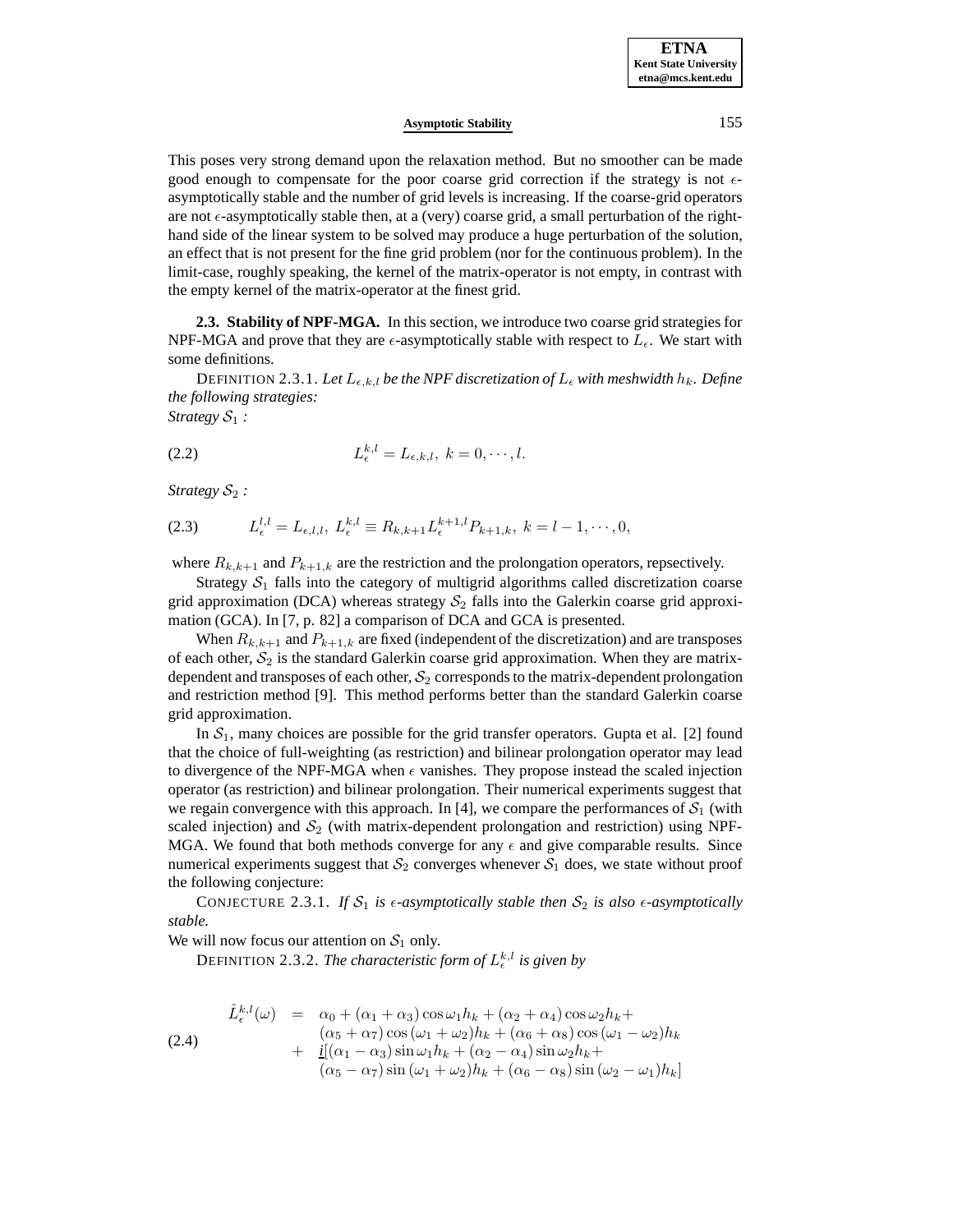*and the characteristic form of*  $L_{\epsilon}$  *reads* 

(2.5) 
$$
\hat{L}_{\epsilon}(\omega) = \epsilon(\omega_1^2 + \omega_2^2) + \underline{i}(p\omega_1 + q\omega_2).
$$

Before giving a proof of the asymptotic stability, we show the following result:

LEMMA 2.1. Let  $\theta_1$  *and*  $\theta_2$  *be any real numbers in*  $[-\pi, \pi]$  *and let a, b be any numbers such that*  $a^2 + b^2 = 1$ *. Assume that*  $\theta_1$ *,*  $\theta_2$ *, a, b satisfy the relation* 

$$
|a\theta_1 + b\theta_2| > 0.
$$

*Then we have*

$$
G_{a,b}(\theta_1, \theta_2) = 1 + ab \sin \theta_1 \sin \theta_2 - a^2 \cos \theta_1 - b^2 \cos \theta_2 > 0.
$$

*Proof.* Assume  $b = 0$ . Then  $a = 1$  and  $G_{1,0}(\theta_1, \theta_2) = 1 - \cos \theta_1$ . But  $|a\theta_1 + b\theta_2|$  $|\theta_1| > 0$ , and therefore  $G_{1,0}(\theta_1, \theta_2) > 0$ . The proof for  $a = 0$  and  $b = 1$  is similar/.

We now consider the case where both  $a \neq 0$  and  $b \neq 0$ . Let us find the maximum or minimum of  $G_{a,b}(\theta_1,\theta_2)$ .

$$
\frac{\partial G_{a,b}}{\partial \theta_1} = ab \cos \theta_1 \sin \theta_2 + a^2 \sin \theta_1 = 0,\n\frac{\partial G_{a,b}}{\partial \theta_2} = ab \cos \theta_2 \sin \theta_1 + b^2 \sin \theta_2 = 0.
$$

After simplifications we get

$$
b \cos \theta_1 \sin \theta_2 + a \sin \theta_1 = 0,
$$
  

$$
(1 - \cos \theta_1 \cos \theta_2) \sin \theta_2 = 0.
$$

The above equalities are true if and only if  $\theta_1 = 0$ ,  $\pm \pi$  and  $\theta_2 = 0$ ,  $\pm \pi$ . It is easy to check that the minimum of  $G_{a,b}$  is at  $(0,0)$   $(G_{a,b}(0,0) = 0)$ . But  $(0,0)$  can not be considered for  $|a\theta_1 + b\theta_2| > 0$ . Therefore  $G_{a,b}(\theta_1, \theta_2) > 0$ .  $\square$ 

THEOREM 2.2. *The strategy*  $S_1$  *is*  $\epsilon$ *-asymptotically stable.* 

*Proof.* We have to prove that for all  $\delta_0 > 0$ , there exists  $\delta_1 > 0$  such that  $k, l, 0 \le k \le l$  $\delta_0$  – domain of  $L_{\epsilon} \cap T_k \subset \delta_1$  – domain of  $L_{\epsilon}^{k,l}$ . In fact we will show that, given an arbitrary  $\delta_0$ ,  $\delta_1$  can be any positive number. Without loss of generality we can introduce the normalization  $p^2 + q^2 = 1$ .

For any  $\delta_0 > 0$ ,  $\omega = (\omega_1, \omega_2) \in \delta_0 - domain \ of \ L_{\epsilon} \cap T_k$  implies (by Def. 2.2.2 and Eq. (2.5))

$$
0 < \delta_0 h_k < |p\omega_1 h_k + q\omega_2 h_k|.
$$

It follows from  $\omega \in T_k \equiv [-\frac{\pi}{h_k}, \frac{\pi}{h_k}] \times [-\frac{\pi}{h_k}, \frac{\pi}{h_k}]$  then  $h_k \omega_1$ ,  $h_k \omega_2$  are in  $[-\pi, \pi]$ . Using (2.4) we have

$$
\lim_{\epsilon \to 0} |\hat{L}_{\epsilon}^{k,l}(\omega)| > \lim_{\epsilon \to 0} |\Re{\hat{L}_{\epsilon}^{k,l}(\omega)}\}|
$$
\n
$$
= \lim_{\epsilon \to 0} \left| \frac{\alpha_0 + (\alpha_1 + \alpha_3) \cos \omega_1 h_k + (\alpha_2 + \alpha_4) \cos \omega_2 h_k}{+(\alpha_5 + \alpha_7) \cos (\omega_1 + \omega_2) h_k + (\alpha_6 + \alpha_8) \cos (\omega_1 - \omega_2) h_k} \right|
$$
\n
$$
= \frac{1}{h_k^2} \lim_{\epsilon \to 0} \left| \frac{-(20\epsilon + \frac{p^2 h_k^2}{\epsilon} + \frac{q^2 h_k^2}{\epsilon}) + 4(2\epsilon + \frac{p^2 h_k^2}{4\epsilon}) \cos \omega_1 h_k + 4(2\epsilon + \frac{q^2 h_k^2}{4\epsilon}) \cos \omega_2 h_k + 2(\epsilon - \frac{p q h_k^2}{4\epsilon}) \cos (\omega_1 - \omega_2) h_k} \right|
$$

 $\overline{\phantom{a}}$  $\overline{\phantom{a}}$  $\overline{\phantom{a}}$  $\overline{\phantom{a}}$  $\overline{\phantom{a}}$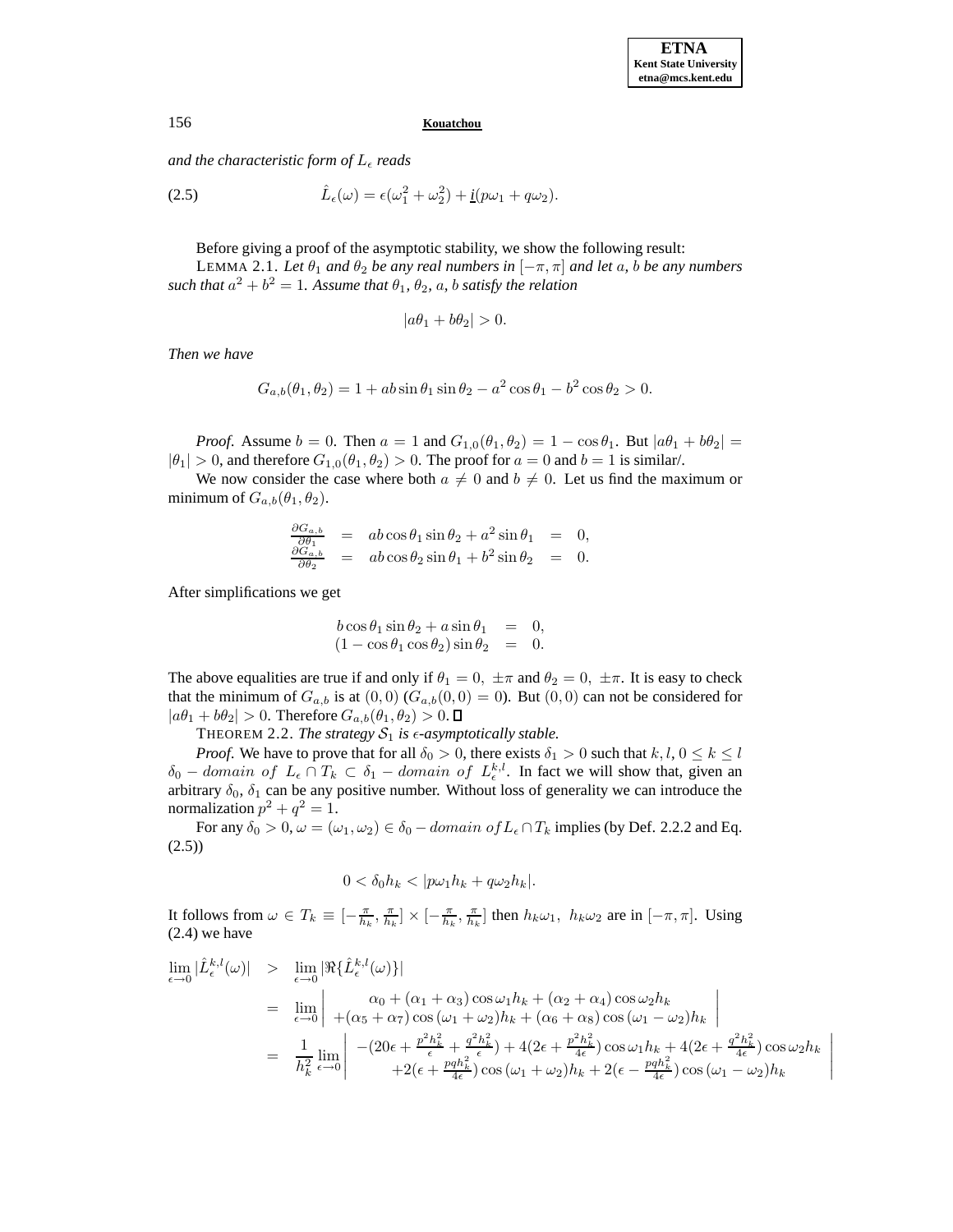$$
= \lim_{\epsilon \to 0} \frac{1}{\epsilon} \left| \frac{-p^2 - q^2 + p^2 \cos \omega_1 h_k + q^2 \cos \omega_2 h_k}{+ \frac{pq}{2} \cos (\omega_1 + \omega_2) h_k - \frac{pq}{2} \cos (\omega_1 - \omega_2) h_k} \right|
$$
  
\n
$$
= \lim_{\epsilon \to 0} \frac{1}{\epsilon} |1 - p^2 \cos \omega_1 h_k - q^2 \cos \omega_2 h_k + pq \sin \omega_1 h_k \sin \omega_2 h_k|
$$
  
\n
$$
= \lim_{\epsilon \to 0} \frac{1}{\epsilon} G_{p,q}(\omega_1 h_k, \omega_2 h_k) \quad (G_{p,q} > 0 \text{ by the Lemma})
$$
  
\n
$$
= \infty
$$

This shows that, for any  $\omega \in \delta_0 - domain \ of \ L_{\epsilon} \cap T_k$ ,  $\lim_{\epsilon \to 0} |\hat{L}_{\epsilon}^{k,l}(\omega)| = \infty > \delta_1$  (for any  $\delta_1 > 0$ ) for all k such that  $0 \le k \le l$ . Therefore  $\omega \in \delta_0 - domain \text{ of } L_{\epsilon}^{k,l}$ .

Using Conjecture 2.3.1, we can state the Corollary:

COROLLARY 2.3. *The strategy*  $S_2$  *is*  $\epsilon$ *-asymptotically stable.* 

**3. Numerical Approximation of the Asymptotic Rate of Convergence.** We describe in this section the method used to determine the asymptotic rate of convergence of the multigrid algorithm (MGA). Let

$$
(3.1) \t A_h u_h = f_h.
$$

be a discretization of (1.1). The MG algorithm used to solve (3.1) can be described as

(3.2) 
$$
u_h^0 \text{ given start approximation,} u_h^{i+1} = M_h u_h^i + B_h^{-1} f_h, \quad i = 0, 1, ...
$$

with amplification matrix  $M_h = I_h - B_h^{-1} A_h$ .  $I_h$  is the identity matrix, and  $B_h^{-1}$  is an approximate inverse of  $A_h$ , determined by coarse-grid smoothing operators, prolongation and restriction. We suppose  $A_h$  and  $B_h$  to be nonsingular. For the error  $e_h^i = u_h - u_h^i$ ,  $i = 0, 1, \ldots$ , the following relation holds:

(3.3) 
$$
e_h^{i+1} = M_h e_h^i.
$$

The convergence behavior of MGA is determined by the spectral radius of  $M_h$ ,  $\rho(M_h)$ .

DEFINITION 3.0.3. *The asymptotic convergence rate of the MGA* (3.2) is  $-\log_{10}\rho(M_h)$ .

An approximation of  $\rho(M_h)$  given by

(3.4) 
$$
\rho_{m,k} = \left(\frac{||M_h^{m+k}e_h^0||_2}{||M_h^me_h^0||_2}\right)^{1/k} = \left(\frac{||e_h^{m+k}||_2}{||e_h^m||_2}\right)^{1/k}.
$$

for m and k large; see [[8]]. As the true solution must be known in advance to compute the error, we will instead use the formula

(3.5) 
$$
\tilde{\rho}_{m,k} = \left(\frac{||r_h^{m+k}||_2}{||r_h^m||_2}\right)^{1/k}
$$

to estimate the convergence of the MGA. Here  $r_h^i$  is the residual. As explained in [3],  $\rho_{m,k}$ is preferable to approximate the asymptotic convergence rate because it approaches more smoothly than  $\tilde{\rho}_{m,k}$  the asymptotic rate.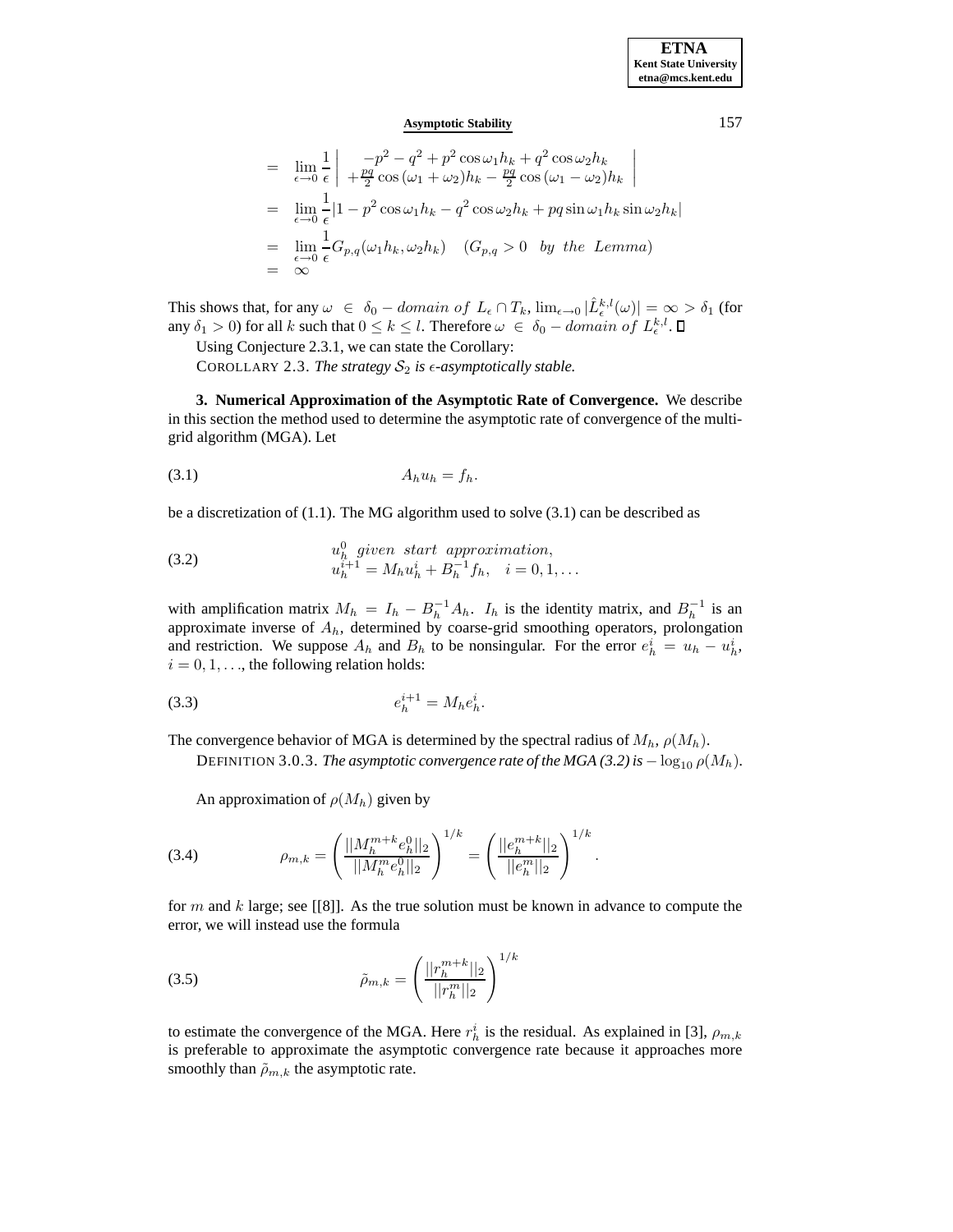**4. Implementation of the two Strategies.** The proof of the asymptotic stability property does not involve the smoother (used for relaxation), the grid transfer operators and does not show how fast NPF-MGA converges. The asymptotic stability property is not sufficient to guarantee the convergence of MGA, because the convergence depends also on the robustness of the smoother and the appropriate choice of the restriction  $(R)$  and prolongation  $(P)$ operators.

For strategy  $S_1$ , the scaled injection as restriction operator ( $\mathcal R$ ) and the bi-linear interpolation as prolongation operator  $(\mathcal{P})$  is the choice that displays the best convergence rate or even that guarantee convergence [2, 6, 10] for any value of  $\epsilon$  and the coefficients. The multigrid implementation of  $S_1$  is found in [2, 5].

The scaled injection can be described as follows

 $\mathcal{R} = \beta \mathcal{I},$ 

where  $\beta$  is a positive constant and  $\mathcal I$  is the injection operator. Here on all the grid levels, the fine grid residuals are directly injected to the corresponding coarse grid points weighted by the constant  $\beta$ . One of the main challenge of this technique is to find for a particular problem the optimal  $\beta$ , i.e., the one that gives the best convergence rate.

For strategy  $S_2$ , the matrix-dependent prolongation and restriction technique is the best choice possible. de Zeeuw provides detailed informations on how to implement this startegy for a general 9-point scheme [9]. This approach is based on an automatic adaptation of prolongation and restriction operators to the discrete problem to be solved.

In [4] we compare  $S_1$  and  $S_2$  when p and q are constant. The numerical experiments show that  $S_1$  (with the scaled injection operator for  $\beta = 2$ ) and  $S_2$  (with the matrix-dependent approach) have comparable results but  $S_2$  is more robust.

In the next section, we present numerical approximations of the asymptotic rate of convergence of  $S_1$  and  $S_2$  on a constant coefficient problem. These approximations are calculated for different values of  $\epsilon$  and different convection directions.

**5. Numerical Results.** In this section we give the results of numerical expriments applied to both strategies  $S_1$  and  $S_2$ . We consider a constant coefficient problem with Dirichlet boundary conditions.

 $(5.1) - \epsilon \Delta u + \cos \alpha u_x + \sin \alpha u_y = f(x, y), (x, y) \in \Omega = [-0.5, 0.5] \times [-0.5, 0.5],$ 

where the exact solution is  $u(x,y)=2x(x-1)(\cos(2\pi y)-1)$ .

For our computations, we choose  $m = 10$  and  $k = 20$  and consider two smoothers: redblack Gauss-Seidel (RBGS) and a horizontal line follows by a vertical line Gauss-Seidel (XY-LINE). In the XY-LINE smoother, we first update simultaneously the unknowns corresponding to horizontal lines  $(x$ -direction) in the grid and we carry out the same process for unknowns corresponding to vertical lines (y-direction).

First we present in Table 5.1, the smoothing number of the XY-LINE relaxation for different values of  $\epsilon$ ,  $\alpha$  and mesh size  $h = 1/N$ . We observe that the smoothing number is always less than 1. It is important to note that it is impossible to compute the smoothing number for RBGS (when our 9-point formula is used) since red points cannot be decoupled from black points.

A W-cycle is applied to both strategies  $S_1$  and  $S_2$ . In  $S_2$  we employ matrix-dependent prolongations and restrictions technique. In  $S_1$ , we utilize  $\beta = 2$  as the weight (injection factor) in the scaled injection.

For  $S_1$  and  $S_2$  we calculate the asymptotic rates as function of  $\alpha$ , the mesh size h when  $\epsilon = 10^{-6}$ . The results are summarized in Table 5.2 and Table 5.3. We observe that the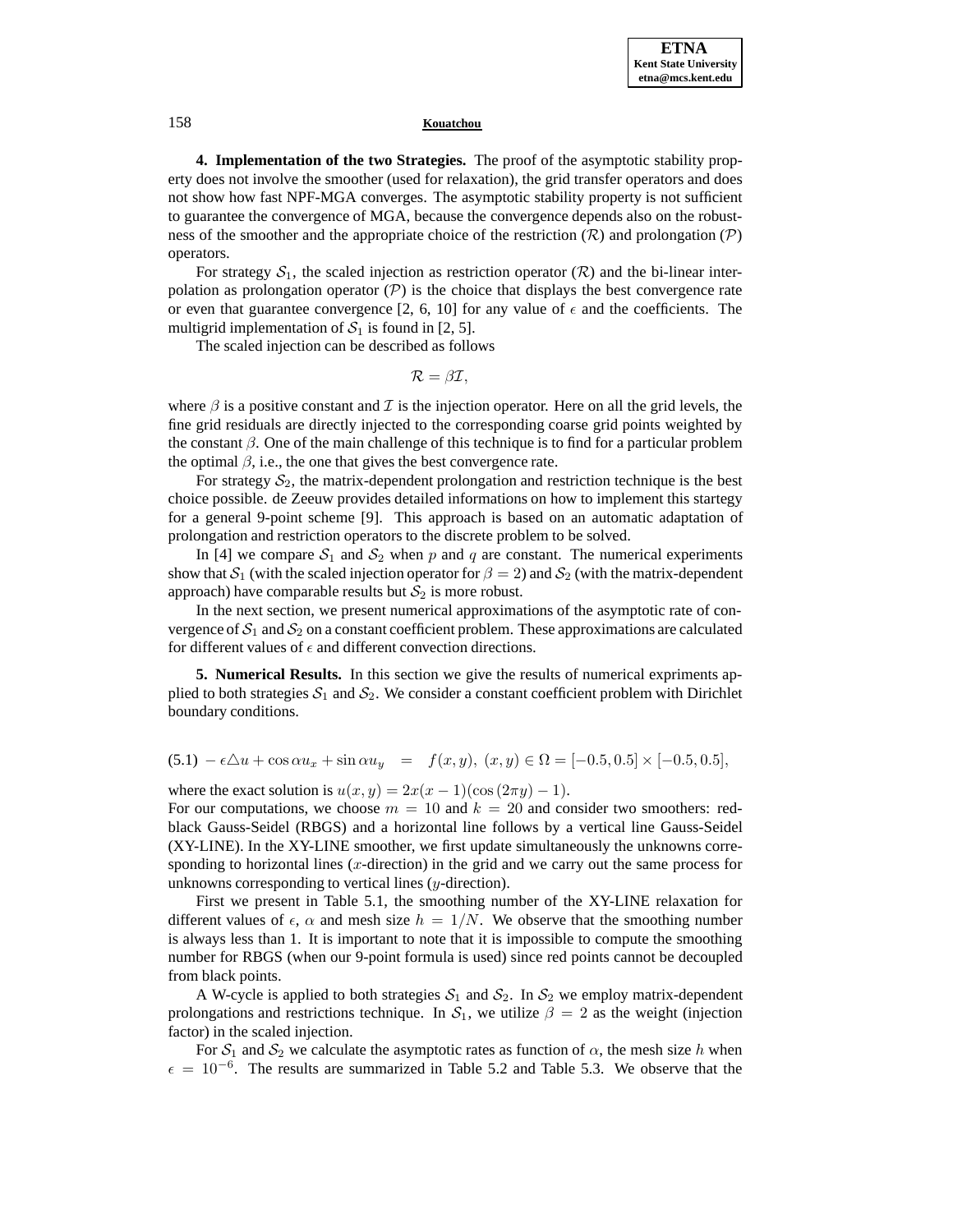|            | $\alpha$ |        |     |                 |                 |        |     |                          |    |
|------------|----------|--------|-----|-----------------|-----------------|--------|-----|--------------------------|----|
| $\epsilon$ |          | π<br>6 |     | $\frac{\pi}{3}$ | $\frac{\pi}{2}$ | $5\pi$ | 11π | $9\pi$<br>$\overline{5}$ |    |
|            |          | .46    | .31 | .46             |                 | .37    | .36 | .40                      | 8  |
| $10^{-7}$  | 0        | .46    | .31 | .46             | 0               | .37    | .36 | .40                      |    |
|            |          | .46    | .31 | .46             |                 | .37    | .36 | .40                      | 16 |
| $10^{-7}$  |          | .46    | .31 | .46             | 0               | .37    | .36 | .40                      |    |
|            | 0        | .46    | .31 | .46             | 0               | .37    | .36 | .40                      | 32 |
|            |          | .46    | .31 | .46             |                 | .37    | .36 | .40                      |    |

TABLE 5.1

*Smoothing numbers for the horizontal line follows by the vertical line Gauss-Seidel relaxation for different values of*  $\epsilon$ ,  $\alpha$  *and mesh size*  $h = 1/N$ .

asymptotic rates are positive for any  $\alpha$  and h. In addition  $S_2$  seems to display the best result in particular for  $h = 1/16, 1/32$ .

|                | $\alpha$        |       |                 |        |          |             |    |
|----------------|-----------------|-------|-----------------|--------|----------|-------------|----|
|                | $\frac{\pi}{6}$ | $\pi$ | $\frac{\pi}{3}$ | $5\pi$ | ι⊥π<br>Q | $9\pi$<br>5 | ΛT |
| <b>RBGS</b>    | .48             | .49   | .49             | .48    | .49      | .49         | 8  |
| <b>XY-LINE</b> | .43             | .44   | .36             | .41    | .42      | .41         |    |
| <b>RBGS</b>    | .30             | .30   | .30             | .29    | .30      | .30         | 16 |
| <b>XY-LINE</b> | .34             | .31   | .37             | .34    | .33      | .33         |    |
| <b>RBGS</b>    | .19             | .20   | .19             | .19    | .19      | .19         | 32 |
| <b>XY-LINE</b> | .17             | .16   | .18             | .17    | .16      | .16         |    |

### TABLE 5.2

*Strategy*  $S_1$ ,  $\epsilon = 10^{-6}$ *. Approximation of the asymptotic convergence rate for different values of*  $\alpha$  *and mesh size*  $h = 1/N$ .

|                | $\alpha$   |     |                                   |        |     |     |    |
|----------------|------------|-----|-----------------------------------|--------|-----|-----|----|
|                | $\pi$<br>6 | π   | $\frac{\pi}{2}$<br>$\overline{2}$ | $5\pi$ | LΙπ | 9π  |    |
| <b>RBGS</b>    | .42        | .53 | .48                               | .52    | .53 | .53 | 8  |
| <b>XY-LINE</b> | .21        | .26 | .20                               | .28    | .27 | .26 |    |
| <b>RBGS</b>    | .31        | .32 | .30                               | .37    | .32 | .33 | 16 |
| <b>XY-LINE</b> | .41        | .42 | .41                               | .41    | .43 | .43 |    |
| <b>RBGS</b>    | .20        | .19 | .17                               | .17    | .18 | .19 | 32 |
| <b>XY-LINE</b> | .36        | .32 | .35                               | .31    | .31 | .31 |    |

| ı<br>۰. |         |  |
|---------|---------|--|
|         | ۰,<br>× |  |

*Strategy*  $S_2$ ,  $\epsilon = 10^{-6}$ *. Approximation of the asymptotic convergence rate for different values of*  $\alpha$  *and mesh size*  $h = 1/N$ .

For  $S_1$ , our experiments were done for  $\beta = 2$ . As stated in [6, 10],  $\beta$  is a function (increasing and bounded) of the cell Reynolds number. In particular, for a given  $\epsilon$  and  $h$  (also the sup over the domain  $\Omega$  of the coefficients in Eq. (1.1)), there exists a value of  $\beta$  that yields the best asymptotic rate. Unfortunately the optimal  $\beta$  is problem dependent and depends on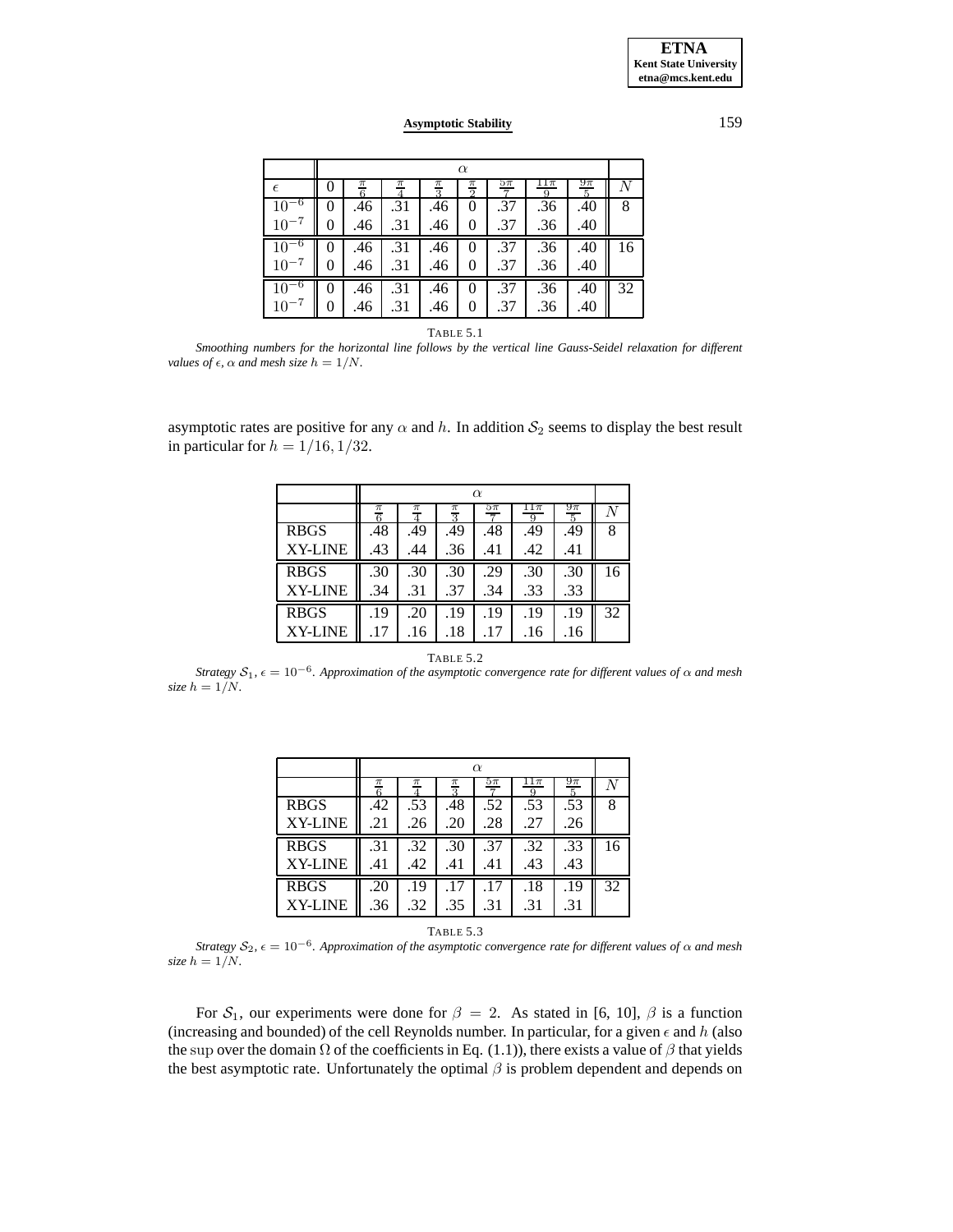the smoother. At least we can state that, for a given cell Reynolds number, an estimate of the optimal injection factor  $\beta$  can be seen by

- finding the best  $\omega$  in the SOR method, or
- finding the appropriate artificial viscosity coefficient to be introduced in Eq.  $(1.1)$ .

Given the cell Reynolds number, to obtain the optimal  $\beta$  can be seen as

- finding the best  $\omega$  in the SOR method,
- or finding the appropriate artificial viscosity coefficient to be introduced in Eq. (1.1) when  $\epsilon$  is small.

For the case  $\alpha = \frac{\pi}{3}$ ,  $h = \frac{1}{32}$  and  $\epsilon = 10^{-6}$ , we plot for strategy  $S_1$  the asymptotic rate as a function of the the injection factor  $\beta$  when RBGS and XY-LINE are employed. The graph is presented in Figure 5.1. The best rates are obtained for  $\beta \approx 3.0$  for RBGS and for  $\beta \approx 6.0$ for XY-LINE. These rates (found for the optimal  $\beta$ ) are better than the corresponding ones obtained with  $S_2$ .



FIG. 5.1. Strategy  $S_1$ : asymptotic rate as function of the injection factor  $\beta$  when  $h = 1/32$ ,  $\alpha = \frac{\pi}{3}$ .

REMARK  $5.0.1$ *. When*  $\epsilon$  is small, for the constant coefficient problem presented here, *the optimal* β *was found to be* 3.0 *for RBGS and* 6.0 *for* XY − LINE*. The picture looks different for variable coefficient problems. In fact, the optimal* β *is in general a value between* 1 *and* 2 *for RBGS and a value between* 4 *and* 5 *for XY-LINE [5].*

REMARK 5.0.2. *The introduction of artificial viscosity affects the accuracy of the solution but this is not the case for the injection factor* β*. All the* β *for which the convergence of the multigrid algorithm is obtained, give the same accuracy. In addition, the accuracy obtained from the scaled injection operator is the same as that of any other restriction operator (half-injection, full-weighting, half-weighting) [2, 6].*

**6. Conclusion.** In order to solve the convection-diffusion equation in two dimension by a multigrid algorithm (MGA), we propose a 9-point compact formula (NPF). Two strategies for coarse-grid operators were considered and shown to be  $\epsilon$ -asymptotically stable. Numerical experiments confirmed this stability property.

**Acknowledgment :** The author would like to thank Dr. P.M. de Zeeuw for the clarification he provided on the asymptotic stability and the reviewers for their useful comments.